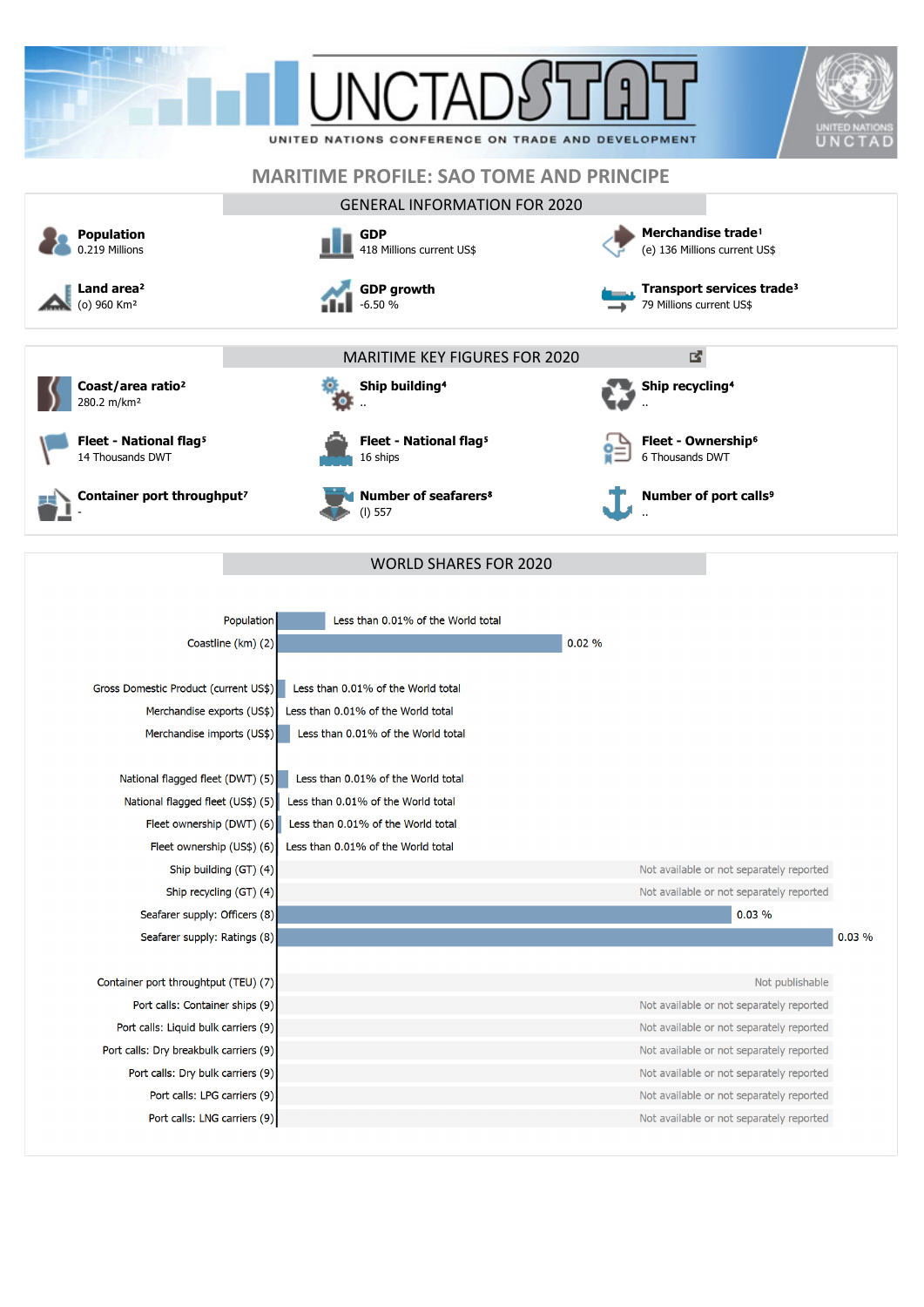## **SAO TOME AND PRINCIPE**



INTERNATIONAL TRADE IN TRANSPORT SERVICES

72 %

NATIONAL FLEET

|  |  | Services exports by main category <sup>10</sup> |
|--|--|-------------------------------------------------|
|  |  |                                                 |

**Other** 

| (as % of total services)                        | 2005 | 2010  | 2015  | 2020  |
|-------------------------------------------------|------|-------|-------|-------|
| Transport                                       | 1.6  | 1.3   | 0.5   | 2.6   |
| Travel                                          | 80.0 | 83.2  | 78.9  | 46.4  |
| Other services                                  | 18.5 | 15.5  | 20.6  | 51.0  |
| Total trade in transport services <sup>10</sup> |      |       |       |       |
| (millions of US\$)                              | 2005 | 2010  | 2015  | 2020  |
| Transport services exports                      | 0    | 0     | 0     |       |
| Transport services imports                      | 9    | 20    | 25    | 19    |
| Transport services trade balance                | -9   | $-20$ | $-24$ | $-18$ |
|                                                 |      |       |       |       |

#### Carrying capacity by type of ship<sup>5</sup>

| (Thousands DWT)      | 2005      | 2010      | 2015 | 2020 |
|----------------------|-----------|-----------|------|------|
| Total fleet          | 86.0      | 27.8      | 18.4 | 13.8 |
| Oil tankers          | 9.0       | 1.0       | 0.0  | 0.0  |
| <b>Bulk carriers</b> | 29.0      | 6.9       | 0.0  | 0.0  |
| General cargo        | 46.0      | 18.1      | 13.5 | 12.8 |
| Container ships      | $\cdot$ . | $\cdot$ . | 0.0  | 0.0  |
| Other types of ships | 2.0       | 1.9       | 5.0  | 1.0  |
|                      |           |           |      |      |



Transport services exports growth rate in 2020

 $\overline{2}$ 

 $\overline{2}$ 

United States of America

Portuga

國

### Fleet by type of ship<sup>5</sup>

**(Number of ships)**

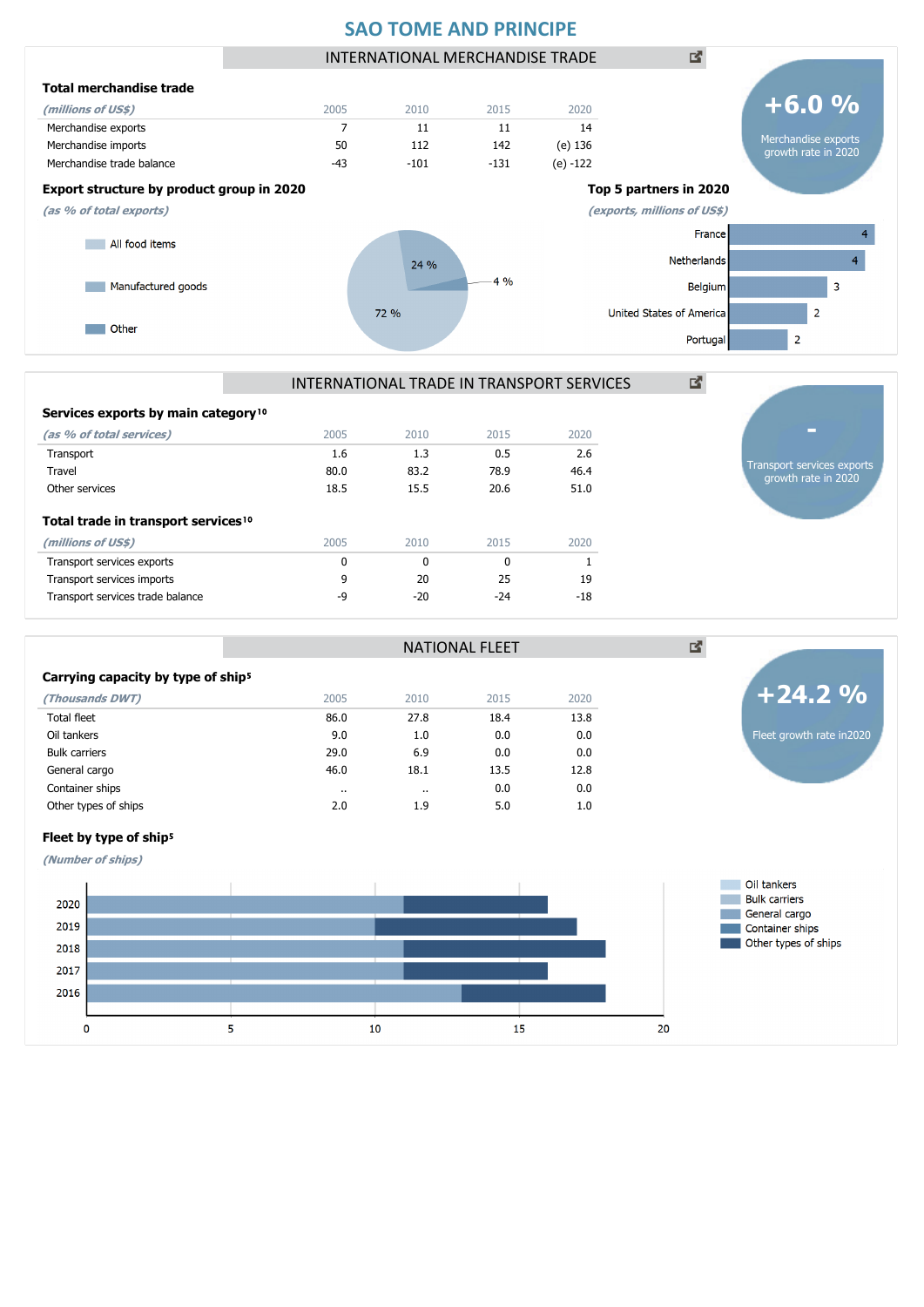# **SAO TOME AND PRINCIPE**

LINER SHIPPING CONNECTIVITY

凶

## **Bilateral connectivity index - Top 10 partners in 2020**<sup>11</sup>

**Can only take values between 0 (minimum) and 1 (maximum)**



 $0.220$ Angola  $0.216$ Portuga  $0.213$ Congo  $0.212$ **Equatorial Guinea**  $0.207$ Nigeria  $0.167$ Netherlands  $0.166$ Belgium Cameroor  $0.166$ Gabor 0.166 Morocco  $0.166$ 



図

## PORT CALLS AND PERFORMANCE

### Port calls, time spent in ports, vessel age and size in 2020<sup>9</sup>

|                                  | Number of<br>arrivals | Median time<br>in port (days) | Avg age<br>of vessels | Avg size (GT)<br>of vessels | Avg cargo<br>carrying<br>capacity (DWT<br>per vessel | Avg container<br>carrying<br>capacity (TEU)<br>per container<br>ship | Maximum size<br>(GT) of vessels |
|----------------------------------|-----------------------|-------------------------------|-----------------------|-----------------------------|------------------------------------------------------|----------------------------------------------------------------------|---------------------------------|
| All ships                        | $\cdots$              |                               |                       | $\cdots$                    |                                                      |                                                                      |                                 |
| Liquid bulk carriers             | $\cdots$              |                               | $\cdots$              |                             |                                                      |                                                                      |                                 |
| Liquefied petroleum gas carriers | $\cdots$              |                               |                       | $\cdot$ .                   |                                                      |                                                                      |                                 |
| Liquefied natural gas carriers   | $\cdots$              |                               |                       | $\cdots$                    |                                                      |                                                                      |                                 |
| Dry bulk carriers                | $\cdots$              |                               | $\cdots$              |                             |                                                      | $\cdots$                                                             | $\cdot$ .                       |
| Dry breakbulk carriers           | $\cdots$              |                               | $\cdots$              |                             |                                                      |                                                                      | $\cdot$                         |
| Roll-on/roll-off ships           | $\cdots$              |                               | $\cdots$              |                             |                                                      |                                                                      | $\cdot$                         |
| Container ships                  | $\cdots$              |                               | $\cdot$               | $\cdots$                    |                                                      | $\cdot$ .                                                            |                                 |
| Passenger ships                  | $\cdots$              |                               |                       | $\cdots$                    |                                                      | $\cdots$                                                             |                                 |

#### Port liner shipping connectivity index - Top 5 ports in 2020<sup>11</sup>

**Maximum 2006=100 for China, Hong Kong SAR**